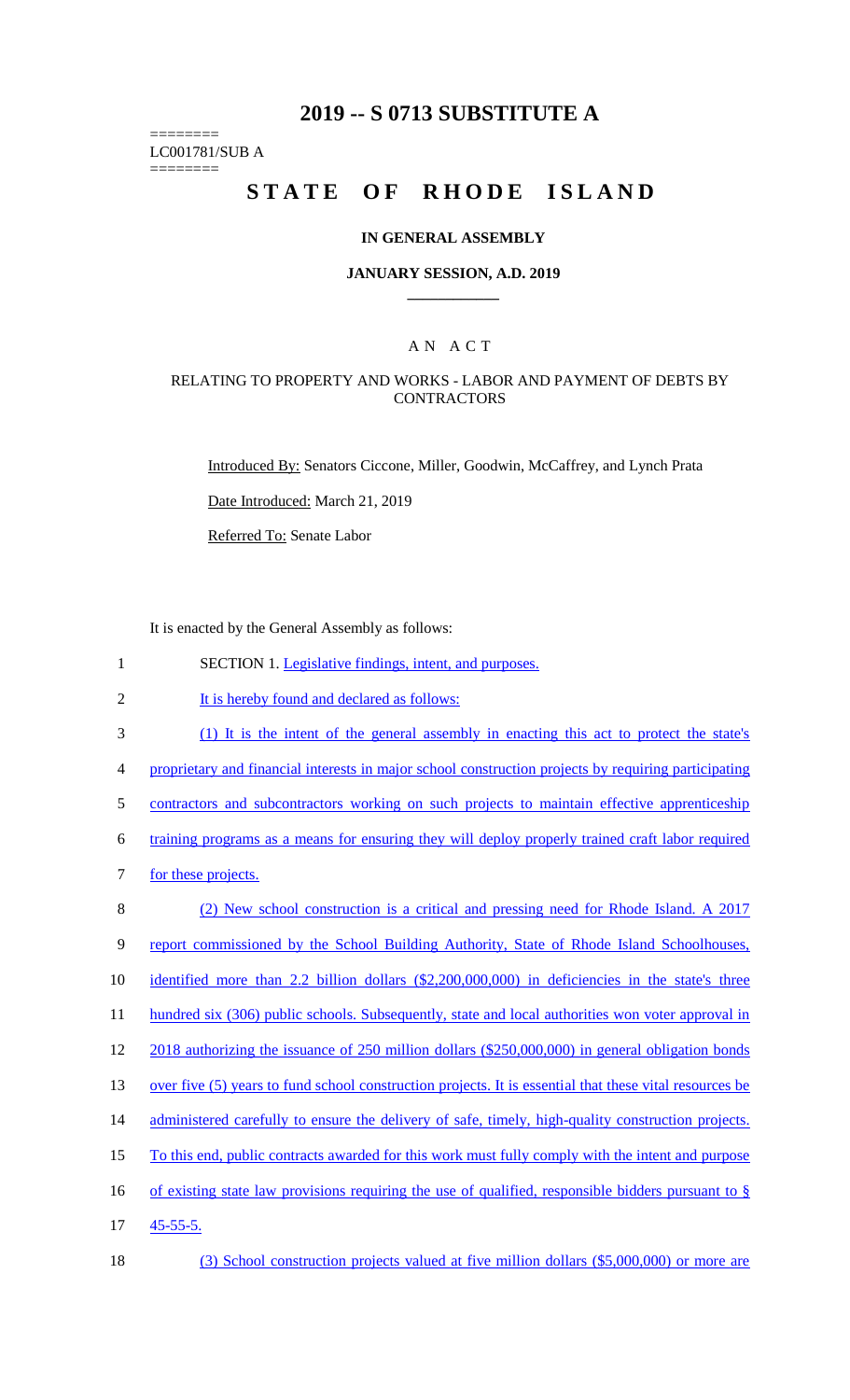1 inherently complex undertakings that utilize multiple site contractors and subcontractors and 2 dozens or even hundreds of skilled craft personnel in various specialized trades. Errors in 3 construction planning on such projects can result in cost overruns, inferior quality, increased 4 safety risks, and schedule delays that can disrupt the timely delivery of educational services. Such 5 effects are especially problematic where they are caused by flaws in project staffing insofar as 6 construction is both a highly skilled and labor-intensive industry. While these challenges exist 7 under virtually any market conditions, the construction industry is currently facing acute, 8 widespread labor shortages that pose unprecedented risks to future project delivery. Unless 9 effective policy responses are developed to address this skills crisis, it is estimated there will be a 10 national shortage of one million five hundred thousand (1,500,000) construction workers by 11 2022. Consider the following research studies: The Associated General Contractors of America, 12 Eighty Percent of Contractors Report Difficulty Finding Qualified Craft Workers to Hire As 13 Association Calls for Measures to Rebuild Workforce (August 29, 2018); Construction Labor 14 Market Analyzer, Construction Users RoundTable, The Long-Term Outlook for Construction 6 15 (2017); Petrochemical Update, Heather Doyle, Craft Labor Shortage Seriously Affecting Mega 16 Projects: Poll, (June 29, 2017). Given these circumstances, Rhode Island, like virtually all other 17 states, has been struggling for several years with this skills gap and has been working to address 18 the growing risks posed by this challenge. Building Futures, Gerard M. Waites, Ahead of the 19 Curve: Increasing Apprentice Utilization in Rhode Island's Construction Industry, (March 2013); 20 Building Futures, Beth Ashman-Collins, Phase 1 - Skills Gap Analysis, RI Construction Trades, 21 (April 25, 2008). 22 (4) These construction labor shortages, which have been extensively documented in both 23 national and local research reports, are already causing serious disruptions to project delivery in 24 the form of negative effects on project cost, schedule, safety, and quality. Consider the following 25 research studies: Virtual Builders Exchange, Adolfo Pesquera, Labor Shortages Spur Increased 26 Pay/Benefits, Yet Construction Firms Bullish on 2019, (January 4, 2019); Associated Builders 27 and Contractors, Inc., ABC Highlights Construction Worker Shortage During National 28 Apprenticeship Week, (November 15, 2017); The Aspen Institute: Workforce Strategies 29 Initiative, Maureen Conway and Allison Gerber, Construction Pre-Apprenticeship Programs: 30 Results from a National Survey 6-7 (2009). 31 (5) Substantial research also shows that apprenticeship training programs are one of the 32 most viable solutions for addressing these challenges because it has long been recognized as a 33 matter of public policy and industry practice that using apprenticeship training programs 34 effectively and reliably develops a skilled workforce to meet our nation's construction industry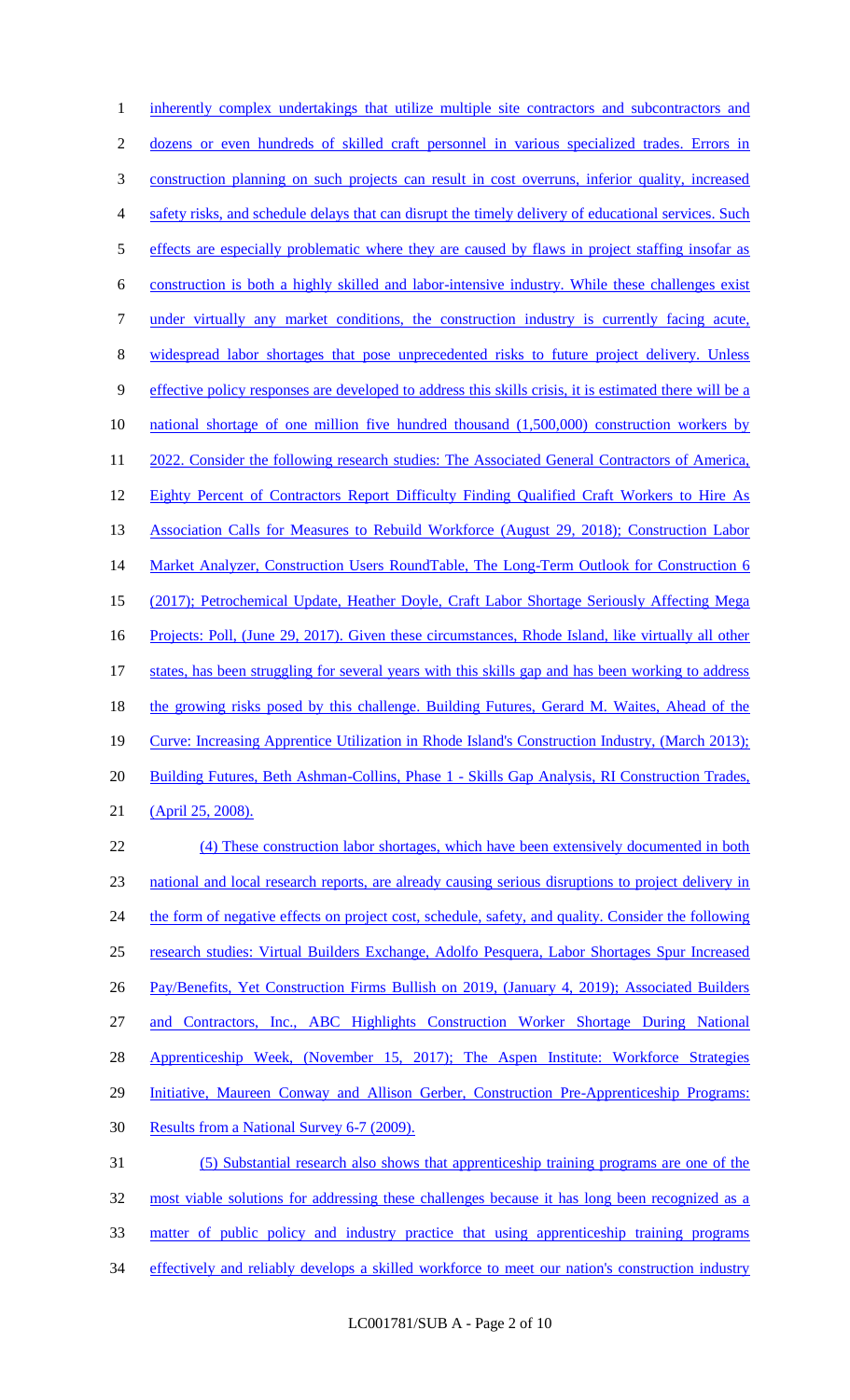1 needs, including critical infrastructure programs, such as educational facilities. To this end, the U.S. Congress passed the National Apprenticeship Act, Pub. L. No. 75-308, 50 Stat. 664, in 1937 to promote the use of structured education and training in the skilled crafts and trades through formal apprenticeship training programs.

5 (6) The value, benefits, and utility of using apprenticeship training programs in the 6 construction industry have been verified by numerous public and private research projects over 7 the past several years. Consider the following research studies: Case Western Reserve University 8 and U.S. Department of Commerce, The Benefits and Costs of Apprenticeship: A Business 9 Perspective; The Council of Economic Advisors, Addressing America's Reskilling Challenge 7-8 10 (2018); The Workforce Training & Education Coordinating Board, a Washington state agency, 11 Workforce Training Results (2015); U.S. Departments of Labor, Commerce, Education, and 12 Health and Human Services, What Works in Job Training: A Synthesis of the Evidence 8 (2014); 13 The Aspen Institute: Workforce Strategies Initiative, Matt Helmer and Dave Altstadt, 14 Apprenticeship: Completion and Cancellation in the Building Trades 8-9 (2013); Mathematica 15 Policy Research, Debbie Reed et. al, An Effectiveness Assessment and Cost-Benefit Analysis of 16 Registered Apprenticeship in 10 States (2012); and Urban Institute, Robert Lerman et al., The 17 Benefits and Challenges of Registered Apprenticeship: Sponsors' Perspective ii (2009).

 (7) Given these factors, apprenticeship programs that are operated in accordance with federally established qualification standards under 29 C.F.R. § 29 have been relied upon for more 20 than eighty (80) years as the most effective and reliable method for conducting skills training in construction, and such programs are broadly relied upon for addressing the industry's current skills crisis. Recognizing these benefits, numerous states have enacted legislation requiring contractors to participate in formal apprenticeship programs as a condition for performing public 24 works projects. Rhode Island adopted such a policy for general public works projects in 2014 by enacting § 37-13-3.1. Private sector construction organizations, such as the Construction Users 26 Roundtable, support similar strategies and have recommended that those responsible for large capital projects require site contractors to participate in credible skills training programs as a 28 condition of performing work on their projects. Consider the following research study: Construction Users Roundtable, Skilled Labor Shortage Risk Mitigation (January 2015).

30 (8) Requiring contractors and subcontractors on major school construction projects to 31 participate in apprenticeship training programs will help ensure that craft labor personnel on such 32 projects are properly trained by verifying that they are either apprentices currently enrolled in 33 bona fide programs or graduates of such programs. These efforts will also promote needed 34 workforce development efforts in construction that are critical for ensuring future projects are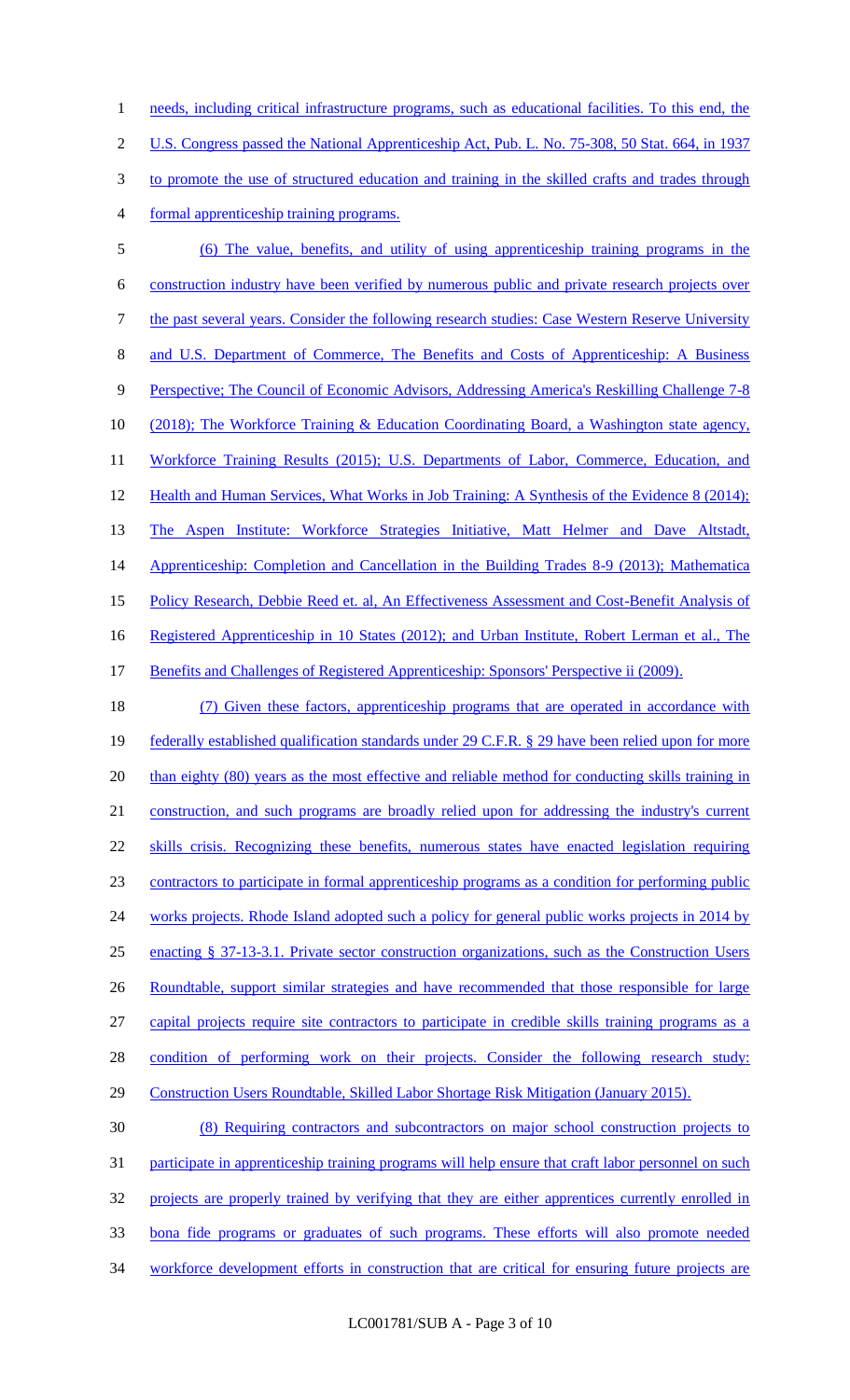#### 1 properly staffed with qualified construction craft personnel.

SECTION 2. Sections 37-13-3.1 and 37-13-14.1 of the General Laws in Chapter 37-13

entitled "Labor and Payment of Debts by Contractors" are hereby amended to read as follows:

## **37-13-3.1. State public works contract apprenticeship requirements.**

 Notwithstanding any laws to the contrary, all general contractors and subcontractors who perform work on any public works contract awarded by the state after passage of this act and valued at one million dollars (\$1,000,000) or more shall employ apprentices required for the performance of the awarded contract. The number of apprentices shall comply with the apprentice-to-journeyman ratio for each trade approved by the department of labor and training 10 the apprenticeship council of the department of labor and training. To the extent that any of the provisions contained in this section conflict with the requirements for federal aid contracts, federal law and regulations shall control.

#### **37-13-14.1. Enforcement -- Hearings.**

 (a) Before issuing an order or determination, the director of labor and training shall order a hearing thereon at a time and place to be specified, and shall give notice thereof, together with a copy of the complaint or the purpose thereof, or a statement of the facts disclosed upon investigation, which notice shall be served personally or by mail on any person, firm, or corporation affected thereby. The person, firm, or corporation shall have an opportunity to be heard in respect to the matters complained of at the time and place specified in the notice, which time shall be not less than five (5) days from the service of the notice personally or by mail. The 21 hearing shall be held within  $\frac{\tan(10)}{\tan(10)}$  thirty (30) days from the order of hearing. The hearing shall be conducted by the director of labor and training or his or her designee. The hearing officer in the hearing shall be deemed to be acting in a judicial capacity and shall have the right to issue subpoenas, administer oaths, and examine witnesses. The enforcement of a subpoena issued under this section shall be regulated by Rhode Island civil practice law and rules. The hearing shall be expeditiously conducted, and upon such hearing, the hearing officer shall determine the 27 issues raised thereon and shall make a determination and enter an order within ten (10) thirty (30) days of the close of the hearing, and forthwith serve a copy of the order, with a notice of the filing thereof, upon the parties to the proceeding, personally or by mail. The order shall dismiss the charges or direct payment of wages or supplements found to be due, including interest at the rate of twelve percentum (12%) per annum from the date of the underpayment to the date of payment, and may direct payment of reasonable attorney's fees and costs to the complaining party.

 (b) In addition to directing payment of wages or supplements including interest found to be due, the order shall also require payment of a further sum as a civil penalty in an amount up to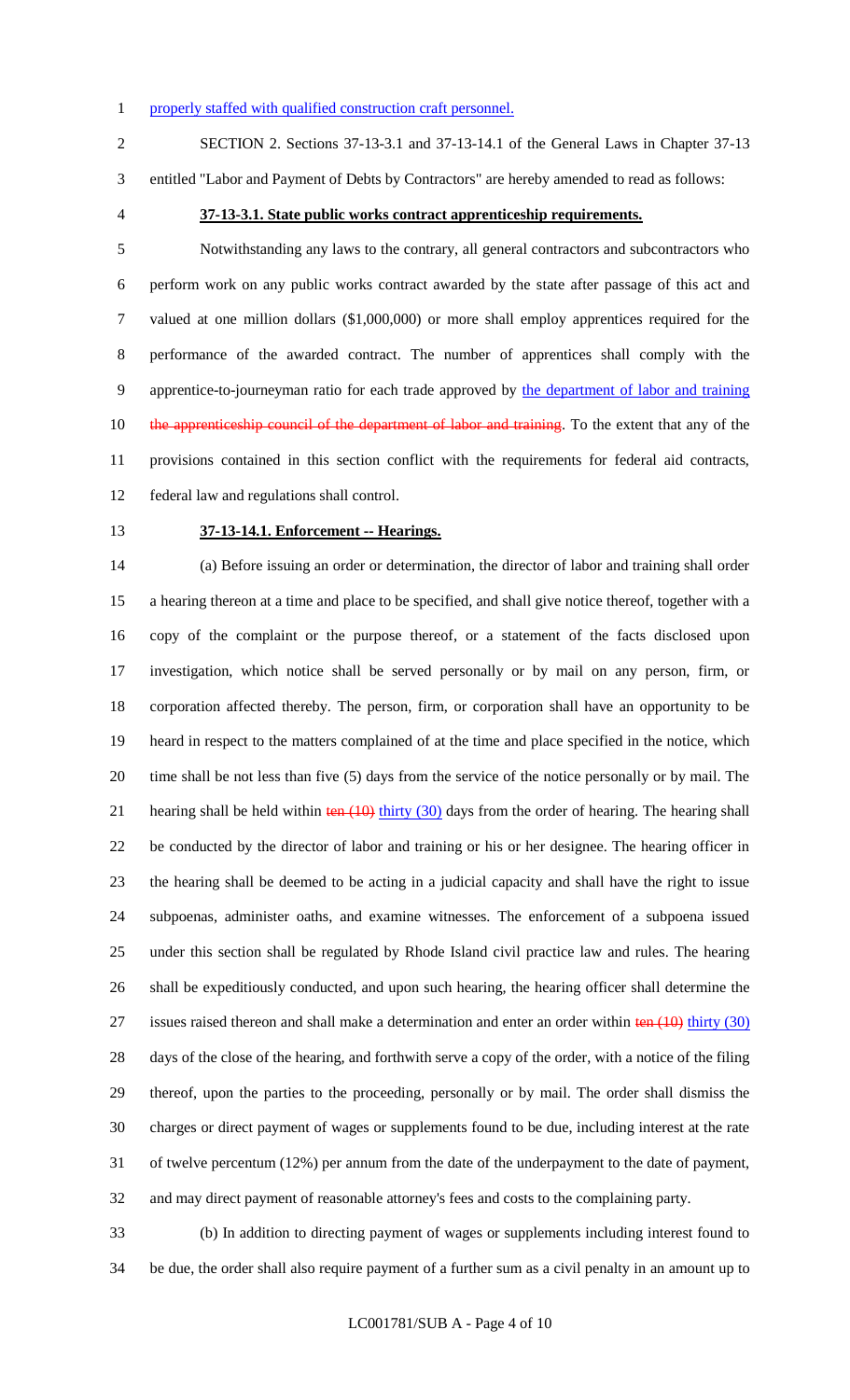three times the total amount found to be due. Further, if the amount of salary owed to an employee pursuant to this chapter but not paid to the employee in violation of thereof exceeds five thousand dollars (\$5,000), it shall constitute a misdemeanor and shall be referred to the office of the attorney general. The misdemeanor shall be punishable for a period of not more than one 5 year in prison and/or fined not more than one thousand dollars (\$1,000). In assessing the amount of the penalty, due consideration shall be given to the size of the employer's business, the good faith of the employer, the gravity of the violation, the history of previous violations, and the failure to comply with recordkeeping or other nonwage requirements. The surety of the person, firm, or corporation found to be in violation of the provisions of this chapter shall be bound to pay any penalties assessed on such person, firm, or corporation. The penalty shall be paid to the department of labor and training for deposit in the state treasury; provided, however, it is hereby provided that the general treasurer shall establish a dedicated "prevailing wages enforcement fund" for the purpose of depositing the penalties paid as provided herein. There is hereby appropriated to the annual budget of the department of labor and training the amount of the fund collected annually under this section, to be used at the direction of the director of labor and training for the sole purpose of enforcing prevailing wage rates as provided in this chapter.

 (c) For the purposes of this chapter, each day or part thereof of violation of any provision of this chapter by a person, firm, or corporation, whether the violation is continuous or intermittent, shall constitute a separate and succeeding violation.

 (d) In addition to the above, any person, firm, or corporation found in violation of any of the provisions of this chapter by the director of labor and training, an awarding authority, or the hearing officer, shall be ineligible to bid on, or be awarded work by, an awarding authority or perform any such work for a period of no less than eighteen (18) months and no more than thirty- six (36) months from the date of the order entered by the hearing officer. Once a person, firm, or corporation is found to be in violation of this chapter, all pending bids with any awarding authority shall be revoked, and any bid awarded by an awarding authority prior to the commencement of the work shall also be revoked.

 (e) In addition to the above, any person, firm, or corporation found to have committed two (2) or more willful violations in any period of eighteen (18) months of any of the provisions of this chapter by the hearing officer, which violations are not arising from the same incident, shall be ineligible to bid on, or be awarded work by, an awarding authority or perform any work for a period of sixty (60) months from the date of the second violation.

 (f) The order of the hearing officer shall remain in full force and effect unless stayed by order of the superior court.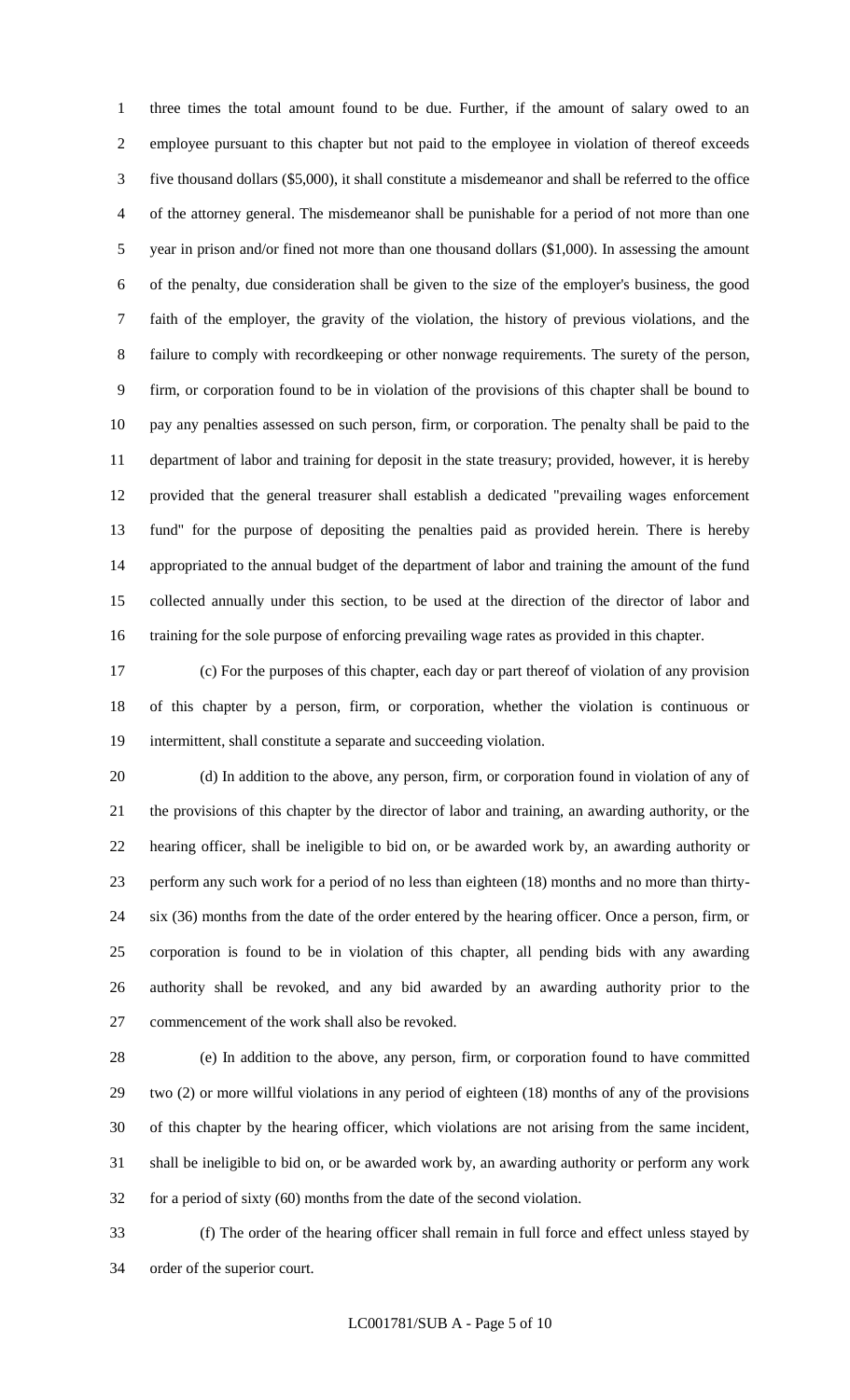(g) The director of labor and training, awarding authority, or hearing officer shall notify the bonding company of any person, firm, or corporation suspected of violating any section of this chapter. The notice shall be mailed certified mail and shall enumerate the alleged violations being investigated.

 (h) In addition to the above, any person, firm, or corporation found to have willfully made a false or fraudulent representation on certified payroll records or in reporting their 7 apprenticeship information to any governmental agency shall be referred to the office of the attorney general. A first violation of this section shall be considered a misdemeanor and shall be punishable for a period of not more than one year in prison and/or fined one thousand dollars (\$1,000). A second or subsequent violation of this section shall be considered a felony and shall be punishable for a period of not more than three (3) years imprisonment, a fine of three thousand dollars (\$3,000), or both. Further, any person, firm, or corporation found to have willfully made a 13 false or fraudulent representation on certified payroll records or in reporting their apprenticeship 14 information to any governmental agency shall be required to pay a civil penalty to the department of labor and training in an amount of no less than two thousand dollars (\$2,000) and not greater 16 than fifteen thousand dollars (\$15,000) per representation.

 SECTION 3. Chapter 37-13 of the General Laws entitled "Labor and Payment of Debts by Contractors" is hereby amended by adding thereto the following sections:

**37-13-3.2. Definitions.**

For purposes of this section:

 (1) "Approved apprenticeship program" or "apprenticeship program" shall mean an 22 apprenticeship program that has been approved by the U.S. Department of Labor, or by a recognized state apprenticeship agency, pursuant to 29 C.F.R. Parts 29 and 30; however, such 24 programs shall not include those that have obtained only provisional approval status. The required apprenticeship programs may either be programs that have specifically allocated funding and are 26 subject to the Employee Retirement Income Security Act of 1974, 29 U.S.C. § 1001 et seq. ("ERISA"), or non-ERISA programs financed by general funds of employers. (2) "School construction contract" shall mean any construction contract for a school 29 building or any school-related facility that is funded with public money. (3) "User agency" shall mean the state, municipality, quasi-governmental agency, or other entity that is responsible for management of a school construction contract.

- **37-13-3.3. School construction contract apprenticeship requirements.**
- (a) Notwithstanding any laws to the contrary, all specifications in any invitations to bid
- 34 on any school construction contract valued at five million dollars (\$5,000,000) or more shall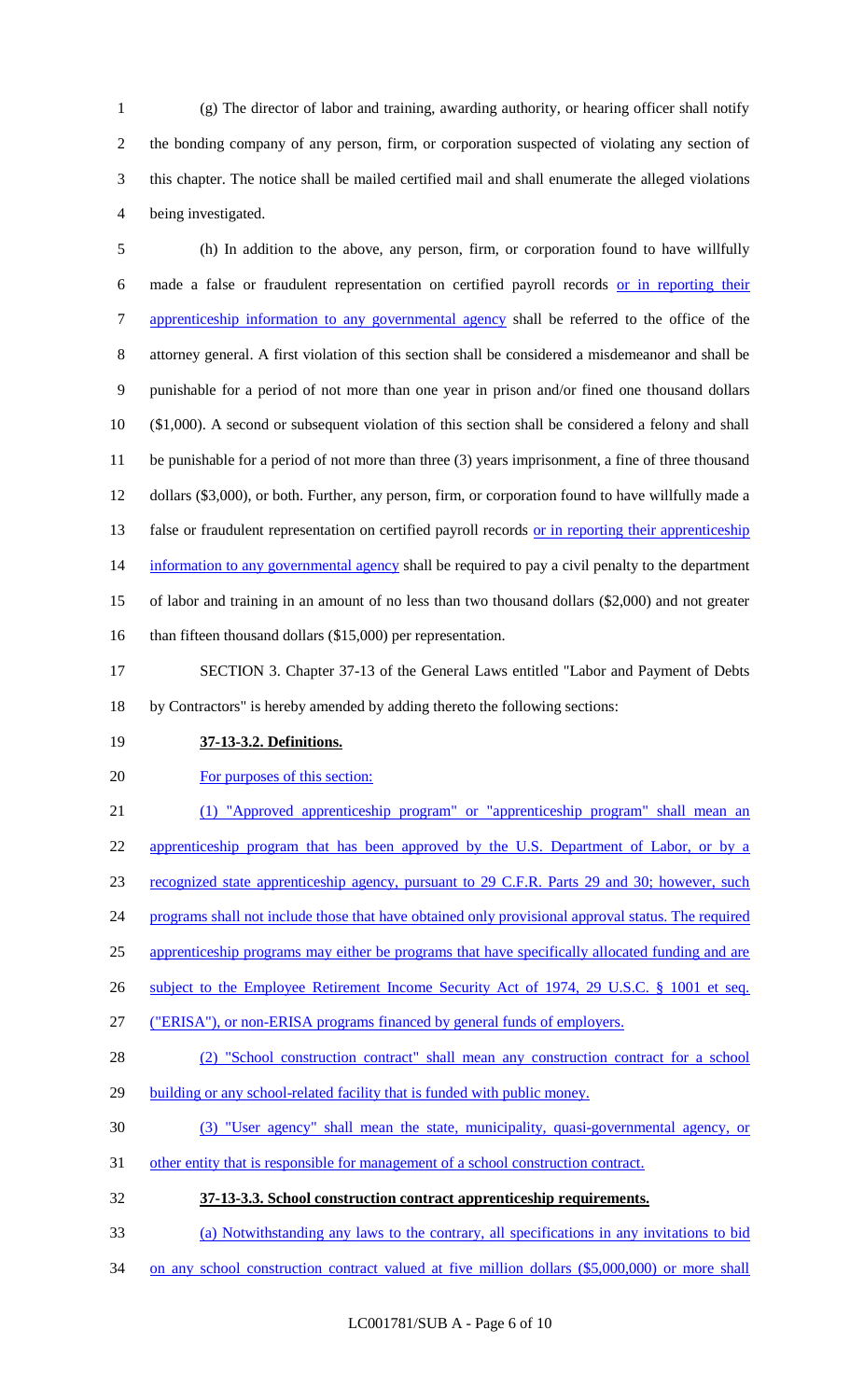1 include a requirement that all bidders responding to an invitation to bid on a school construction 2 contract shall have an approved apprenticeship program for all suitable crafts or trades as 3 determined by the state department of labor and training that will be employed on the project at 4 the time of bid. All bidders responding to such invitation to bid shall also provide proof in the bid 5 package of the existence of an approved apprenticeship program for all suitable crafts or trades as 6 determined by the state department of labor and training that will be employed on the project by 7 all contractors and subcontractors needed for the project. All general contractors and 8 subcontractors who perform work on any school construction contract valued at five million 9 dollars (\$5,000,000) or more that is awarded after passage of this section shall ensure that no less 10 than ten percent (10%) of the labor hours worked on the project shall be performed by apprentices 11 for all suitable crafts or trades as determined by the state department of labor and training that 12 will be employed on the project. The provisions of this section shall only apply to contractors and 13 subcontractors with five (5) or more employees. 14 (b) All bids for such school construction contracts valued at five million dollars 15 (\$5,000,000) or more shall fully comply with the intent and purpose of existing state law 16 provisions requiring the use of qualified, responsible bidders pursuant to § 45-55-5, including the 17 criteria that invitation for such bids shall reference this section when enumerating the objective 18 measurable criteria that will be used to make awards, as required by § 45-55-5(b). 19 (c) For the purposes of this section, the ten percent (10%) apprenticeship requirement 20 shall be applied per month. 21 (d) Upon petition by a contractor in writing, a user agency may lower the ten percent 22 (10%) apprenticeship requirement of this section for a specific project for one or more crafts or 23 trades for the following reasons: 24 (1) The demonstrated lack of availability of apprentices in specific geographic areas; or 25 (2) Participating contractors have demonstrated a good faith effort to comply with the 26 requirements of this section but have not been able to attain the ten percent (10%) requirement. 27 (e) Any determination by a user agency to lower the apprenticeship requirements 28 according to this section shall be provided in writing, to the contractor and to the state department 29 of labor and training. 30 (f) The state department of labor and training shall provide information and technical 31 assistance to any affected user agencies and contractors awarded any school construction 32 contracts relative to their obligations under this section. 33 (g) Any contractor or subcontractor awarded a school construction contract shall collect 34 and submit the following data for each project covered by this section to the user agency on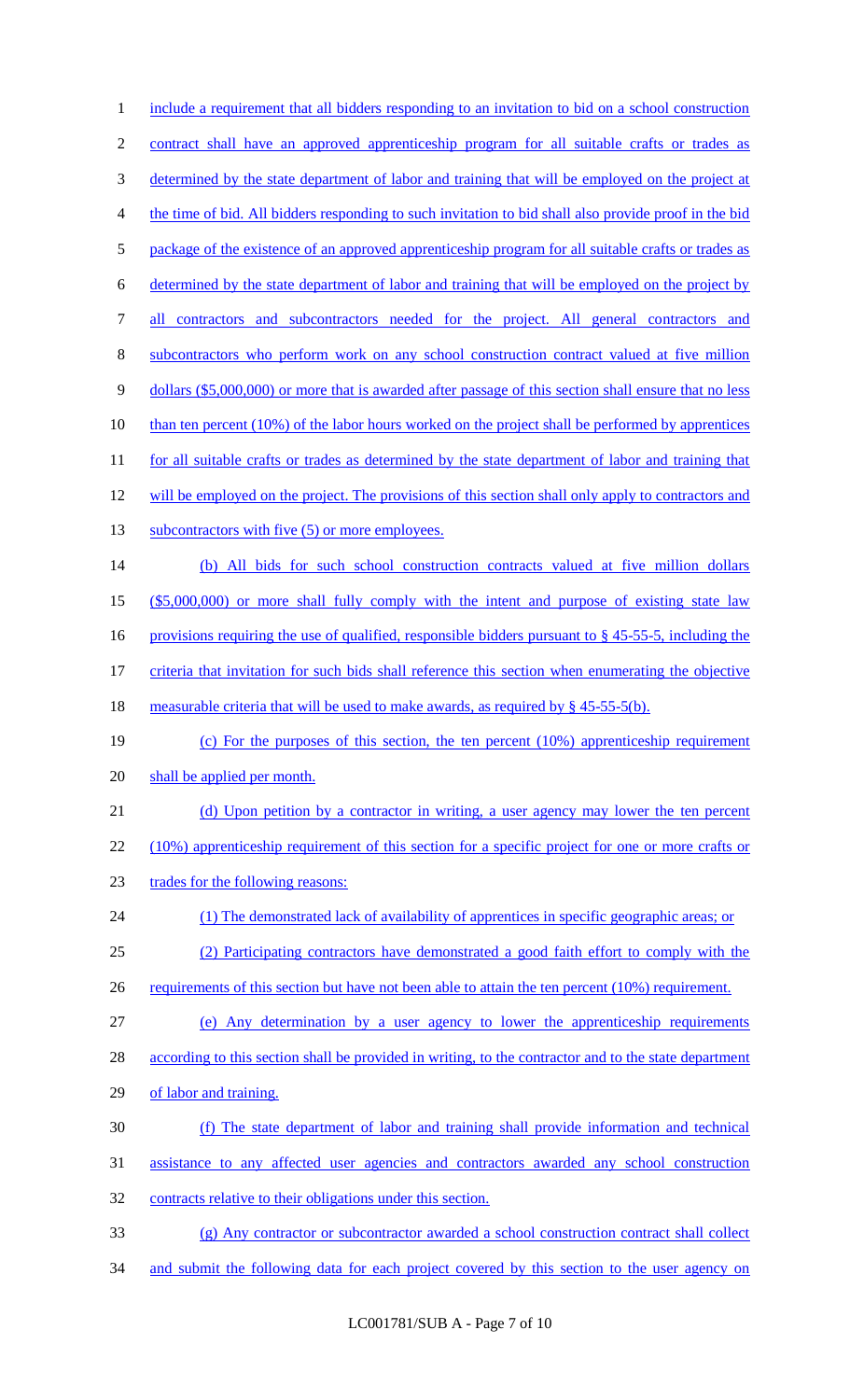1 certified payroll forms, as required by § 37-13-13: 2 (1) The name and dollar value of the project being worked on; (2) The name of each apprentice, categorized by trade or craft; each apprentice's registration number; the name and address of each apprentice's approved apprenticeship program; 5 and the number of hours each apprentice has worked on the project for each month being reported; (3) The name of each journey level worker, categorized by trade or craft, and the number of hours each has worked on the project for each month being reported; and (4) If applicable, the number, type, and rationale for the exceptions granted. (h) Upon receiving the data from any contractor or subcontractor awarded a school 11 construction contract, the user agency shall provide the department of administration and the department of labor and training with said data. The department of administration shall develop 13 procedures for using and comparing said data and shall annually publish a report with aggregate 14 data related to apprenticeships. (i) The user agency shall withhold the next scheduled payment to any contractor or 16 subcontractor who does not submit the information required by the provisions of this section and 17 shall also notify the director of labor and training of the contractor's noncompliance. The user agency shall withhold final payment until all of the information required by the provisions of this section has been provided. (j) The department of labor and training may also impose a penalty of up to five hundred 21 dollars (\$500) for each calendar day that any contractor or subcontractor does not comply with 22 the requirement to submit data pursuant to the provisions of this section, as determined by the director of labor and training. Such penalty shall be paid by the contractor or subcontractor to the 24 department of labor and training. Mere errors or omissions shall not be grounds for imposing a penalty under this subsection. The severity of any penalties shall be based on the facts and 26 circumstances involved in the violation, including whether there are repeat or multiple violations and/or willful conduct. 28 (k) Any penalties assessed pursuant to the provisions of this section shall be paid to the department of labor and training's dedicated "prevailing wages enforcement fund." (l) Failure of the contractors and subcontractors required to utilize apprentices or be exempted shall be considered a material breach of their school construction contract, and they shall be subject to any and all penalties that a material breach is responsible for in their contract with the user agency. (m) Any contractor or subcontractor aggrieved by any action taken by the director of the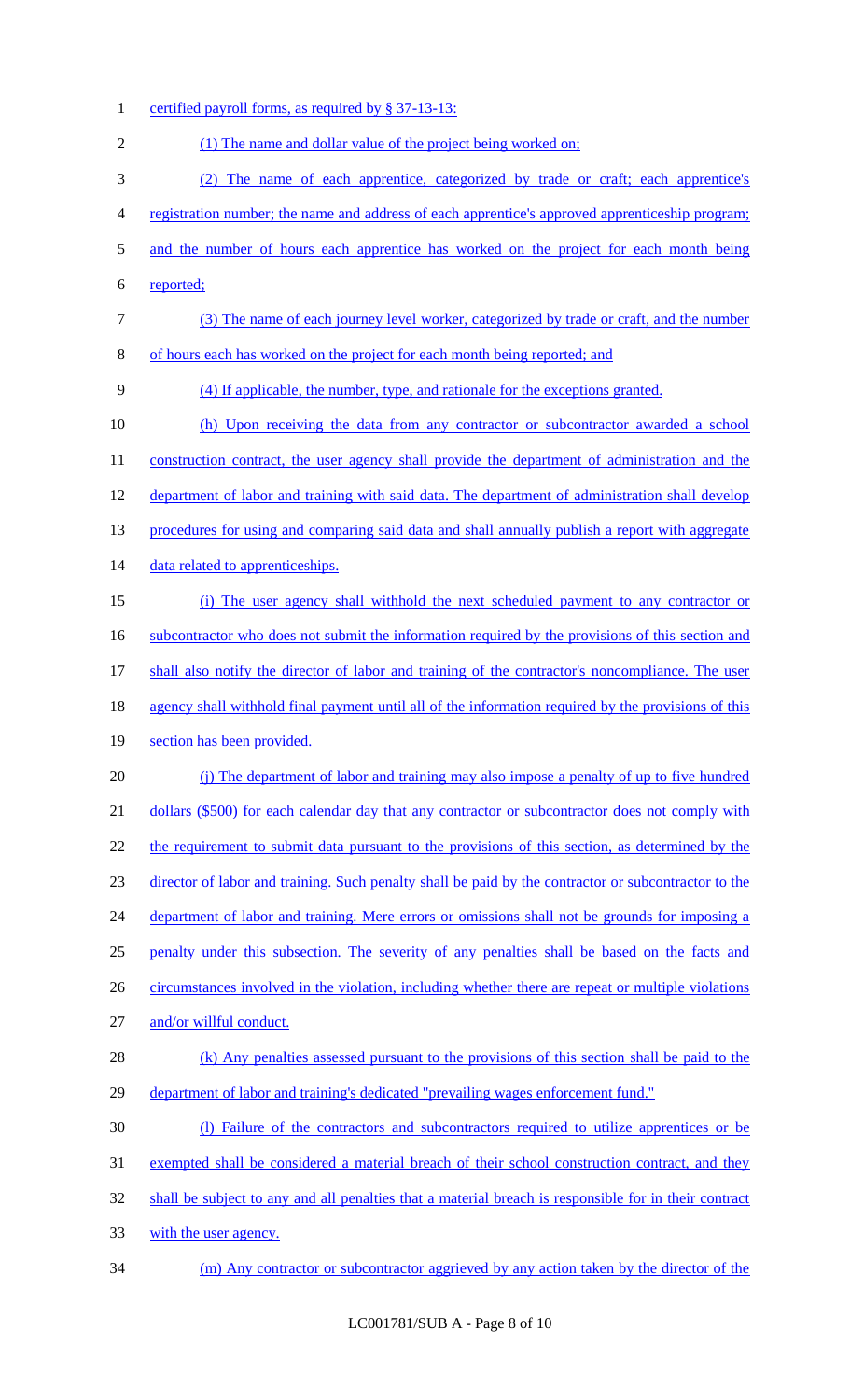- 1 state department of labor and training or his or her designated hearing officer, pursuant to the
- 2 provisions of chapter 13 of title 37, may obtain a review thereof for the purpose of obtaining
- 3 relief from the action or lack of action, pursuant to § 37-13-15.
- 4 (n) To the extent that any of the provisions contained in § 37-13-3.3 conflict with the
- 5 requirements for federal aid contracts, federal law and regulations shall control.
- 6 SECTION 4. This act shall take effect on July 1, 2019, and shall be effective for all
- 7 contracts entered into on and after July 1, 2019.

======== LC001781/SUB A ========